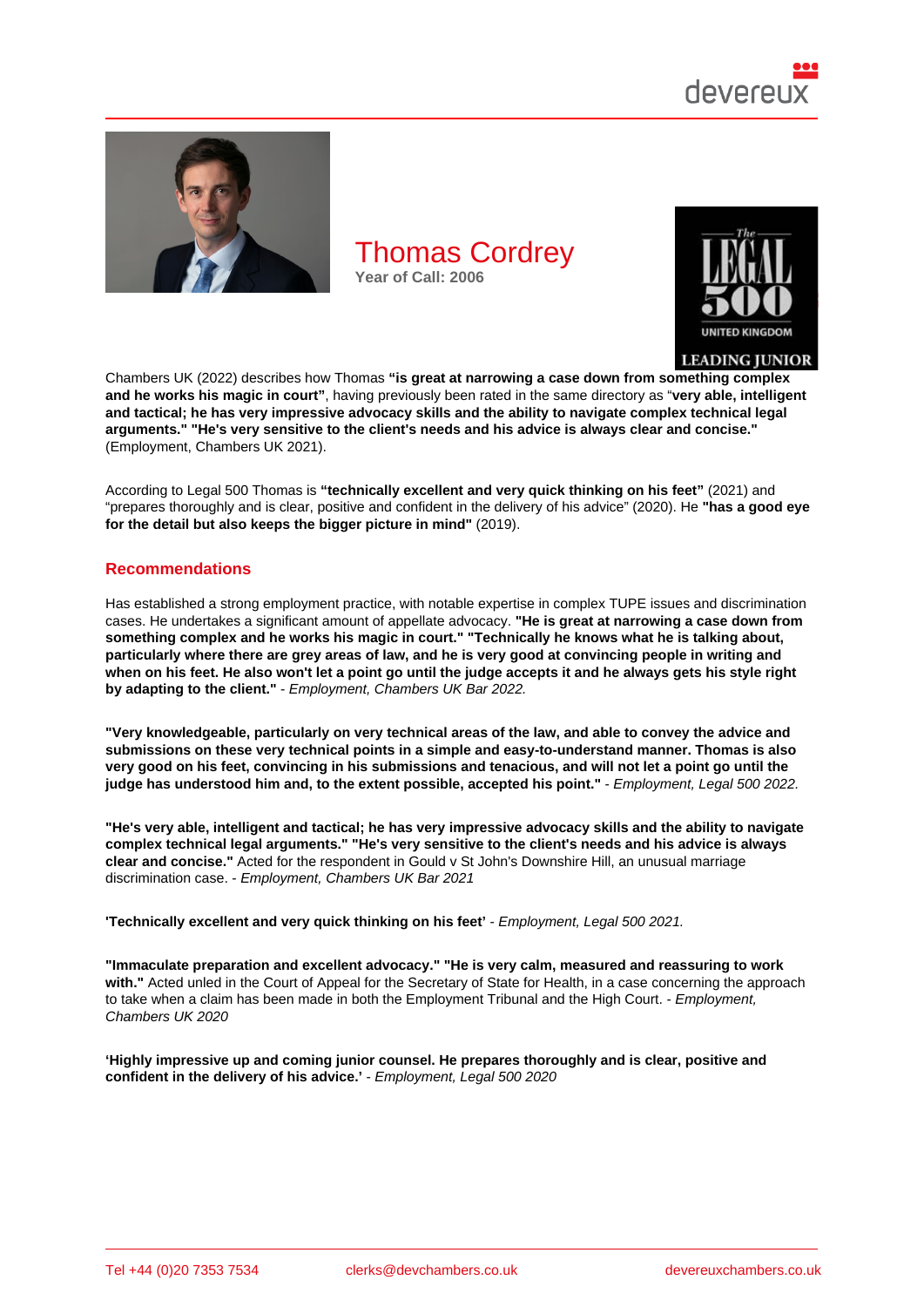"A fantastic junior who is meticulous in his preparation and an excellent advocate. He gives good, clear advice." "Responsive and easy to work with." Represented the respondent in De Souza v Vinci Construction, a Court of Appeal case which determined that a 10% uplift must be applied to the compensation of all successful discrimination claimants. - Employment, Chambers UK 2019

"He has a good eye for the detail but also keeps the bigger picture in mind." - Employment, Legal 500 2019

"He is pragmatic in his advice and highly organised." - Employment, Legal 500 2017

Sources highlight his impressive advocacy in tribunal settings, most notably how he clearly delivers his submissions and arguments. "He does not browbeat witnesses but can secure confessions from them by tactical questioning, and he has a very good manner with the tribunal." "He is extremely well organised; he gives first-rate legal analysis and his structured application to cases enables him to assimilate very complex facts." Acted in a highly complex TUPE case on behalf of the Secretary of State for Health that considered an important estoppel point. The case has been heard in both the High Court and the EAT. - Employment, Chambers UK 2017

"Very approachable, clever and a pleasure to deal with." - Employment, Legal 500 2016

Acts for a range of significant clients in employment disputes, both in tribunal and at the High Court. Highly praised for his intelligent, meticulous approach to issues, he acts for both claimants and respondents. "His first-rate legal analysis allows him to assimilate very complex facts. He is extremely intelligent, calm and measured." "Thorough, approachable and easy to work with." Acted successfully in a lengthy disability discrimination claim, appearing on behalf of the respondent, British Telecom. - Employment, Chambers UK 2016

An up-and-coming employment barrister with complementary expertise in personal injury and commercial law. He acts at all levels, and has undertaken significant work in the High Court and EAT. "He's very gentle, which is good with clients." "He is very clear about his analysis of things, and when necessary he will go away and sift evidence. He's very organised in his approach." Advised the appellant in Northbert Dentressangle Advised the appellant in Northbert Dentressangle v Hutton, a case concerning the limitation period for bringing an unfair dismissal claim. - Employment, Chambers UK 2015

Practises across the entire employment spectrum, but is best known for his work on religious discrimination. He is credited by sources for his impressive style of advocacy. "Very good on discrimination cases, he's able to absorb and analyse a lot of complex detail very quickly." He was involved in McFarlane v Relate Avon, a religious discrimination case. - Employment, Chambers UK 2014

## **Employment**

Thomas' practice encompasses the full employment spectrum:

Reported cases: Thomas' reported cases include: Gould v St John's Downshire Hill [2020] IRLR 863, EAT; E.ON Control Solutions v Caspall [2020] ICR 552, EAT; Srivatsa v Secretary of State for Health [2018] ICR 1660, CA; De Souza v Vinci Construction (UK) Ltd [2018] ICR 433, CA; Grainger v North East London NHS Foundation Trust [2017] IRLR 981, High Ct; Eiger Securities LLP v Korshunova [2017] IRLR 115, EAT; Srivatsa v Secr[etary of State for Health \[2017\] IC](https://www.bailii.org/cgi-bin/format.cgi?doc=/uk/cases/UKEAT/2020/0002_20_0506.html&query=(title:(+gould+))+AND+(title:(+v+))+AND+(title:(+st+))+AND+(title:(+John)R D5, EAT; Xerox Business Services Phili[ppines v Zeb \[2017\] All ER \(D\) 232](https://www.bailii.org/uk/cases/UKEAT/2019/0003_19_1907.html), CA; De Souza v Vin[ci Construction Ltd \[2015](https://www.bailii.org/ew/cases/EWCA/Civ/2018/936.html)] [ICR 1054 & \[201](https://www.bailii.org/ew/cases/EWCA/Civ/2018/936.html)5] IRLR 536, EAT; C[hawla v Hewlett Packard Ltd \[2015\] IRLR](https://www.bailii.org/ew/cases/EWCA/Civ/2017/879.html) 356, EAT; [General Dynamics v Carranza \[2015\] ICR 169 & \[201](https://www.bailii.org/ew/cases/EWHC/QB/2017/2254.html)5] IRLR 43, EAT; Brown-Q[uinn v Equity Syndicate](https://www.bailii.org/uk/cases/UKEAT/2016/0149_16_0212.html) [Managemen](https://www.bailii.org/uk/cases/UKEAT/2016/0149_16_0212.html)t Ltd [2012] EWCA Civ [1633, CA; Brown Quinn v Equity Syndic](https://www.bailii.org/ew/cases/EWHC/QB/2016/2916.html)ate  [\[2011\] EWHC 2661 \(Comm\), High C](https://www.bailii.org/uk/cases/UKEAT/2017/0121_16_2407.html)t; [2012] 1 All E.R. 778; an[d McFarlane v Relate Avon Plc \[2](https://www.bailii.org/uk/cases/UKEAT/2015/0328_14_2003.html)[010\] IC](https://www.bailii.org/uk/cases/UKEAT/2017/0121_16_2407.html)R 507 & [2010] IRLR 196, EAT.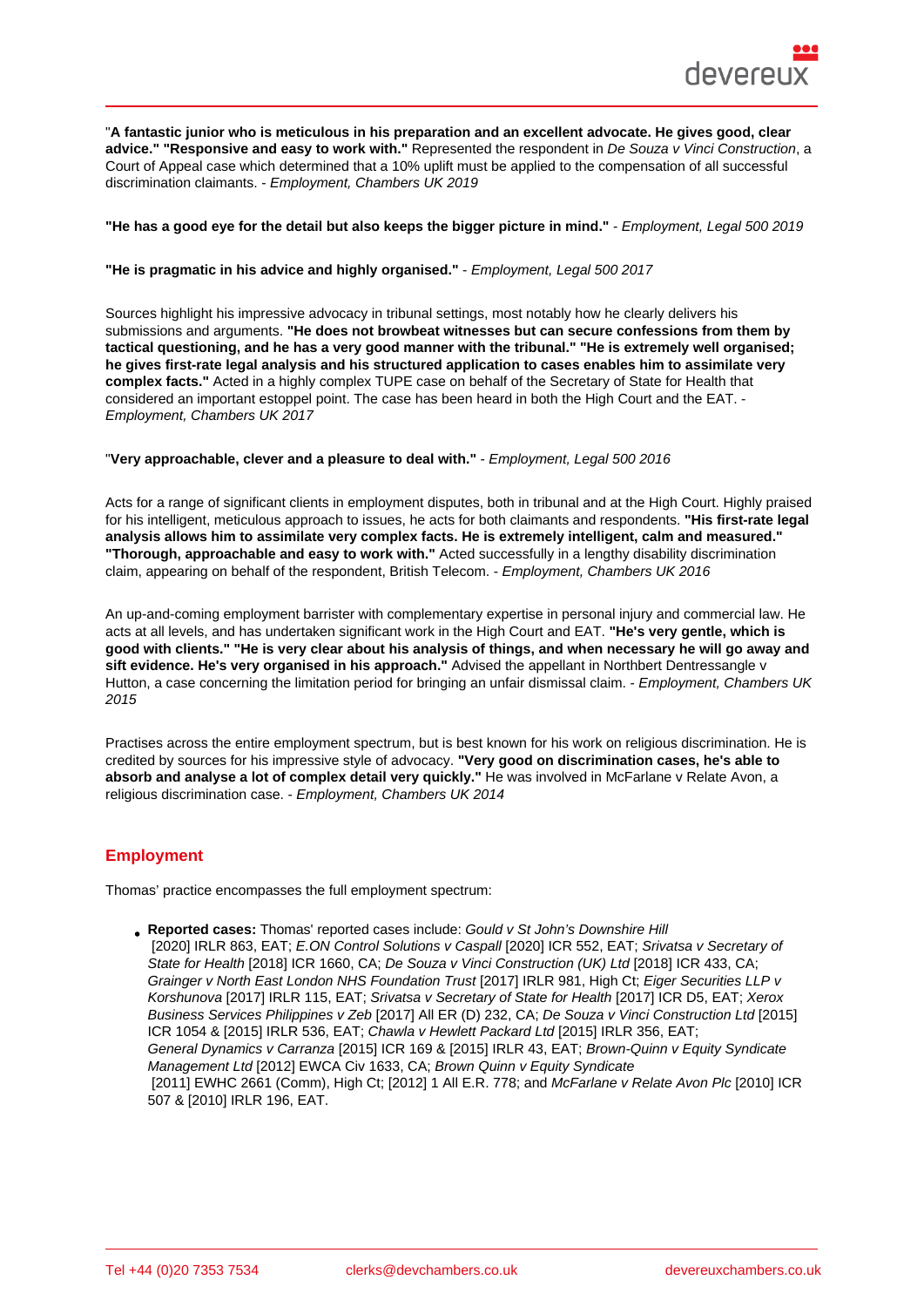Court of Appeal: Thomas acted (unled) for the Secretary of State for Health in the leading employment estoppel authority of Srivatsa v Secretary of State for Health [2018] EWCA Civ 936, [2018] ICR 1660, for Xerox in Xerox UK Ltd v Jahan Zeb [2017] EWCA Civ 2137 and for Vinci Construction in the test case of De Souza v Vinci Construction (UK) Ltd [2017] EWCA Civ 879, [2017] IRLR 844 in which Gross LJ paid "tribute to the logical and cogent argument advanced by Mr Cordrey" and Underhill LJ has described being assisted by Thomas' ["clear and focused skeleton argument a](http://bit.ly/2wDE7jS)nd oral submissions". Thomas acted (led) in Bridging [Loans Ltd v Toombs \[2017](http://bit.ly/2VOK5sP)] EWCA Civ 205 and in Brown-Quinn v Equity Syndicate Management [Ltd \[2012\] EWCA Civ 1633; \[2013\] 1 WL](http://bit.ly/2PSoE6l)R 1740.

EAT:

Thomas has appeared over 25 times in the EAT in England and Scotland, including in several leading authorities (listed above). He often acts against leading counsel, recent examples including Karon Monahan QC, Chris Jeans QC, Paul Nicholls QC and Clive Sheldon QC. In

Gould v Trustees of St John Downshire Hill [2017] 10 WLUK 88 Simler P described Thomas' "able assistance" both "orally and in writing" and Underhill P referred to Thomas' submissions as "cogent" and "clear and helpful" in McFarlane v Relate Avon Plc [2010] ICR 507.

## High Court:

Thomas has been instructed in a number of multi-day High Court claims and is familiar with the Civil Procedure Rules thanks to his complementary expertise in commercial law. In Simmonds v Salisbury Foundation NHS Trust (Queen's Bench, Unreported, 31 March 2021) Thomas acted successfully for an NHS Trust, obtaining a substantial costs order against the Claimant in a claim arising out of failed Employment Tribunal proceedings. Thomas acted (unled) in Grainger v North East London NHS Foundation Trust [2017] IRLR 981 (a four day High Court breach of contract claim) and Srivatsa v Secretary of State for Health [2017] ICR D5 (a complicated 3 day High Court trial in a case where Thomas also acted in several interlocutory hearings before High Court Masters, an appeal in the High Court an appeal in the EAT and an appeal in the Court of Appeal).

Complex Tribunal litigation: Thomas is regularly instructed in complex Tribunal litigation. He has acted in numerous multi-week trials including De Souza v Vinci Construction Ltd , which involved five Tribunal claims resulting in three Preliminary Hearings, an eleven day liability trial, a three day remedy hearing, a costs hearing, eight appeals to the EAT and two hearings in the Court of Appeal. Thomas has also acted for Hewlett Packard and BNP Paribas amongst other clients in highly

complex multi-claim cases (the latter involving a claim in which the Claimant's list of issues initially ran to 80 pages). In Willis v GWBHarthills Thomas is acting for the Claimant, a Managing Partner suing his former law firm (represented by Andrew

Burns QC) in a high value multi-claim case which has had three Preliminary Hearings and is scheduled for 14 days of full hearing.

County Court: Thomas is experienced in the County Court: as well as numerous breach of contract claims, Thomas has advised on and/or appeared in claims under the Protection from Harassment Act 1997 and breach of the goods and services provisions of the Equality Act 2010.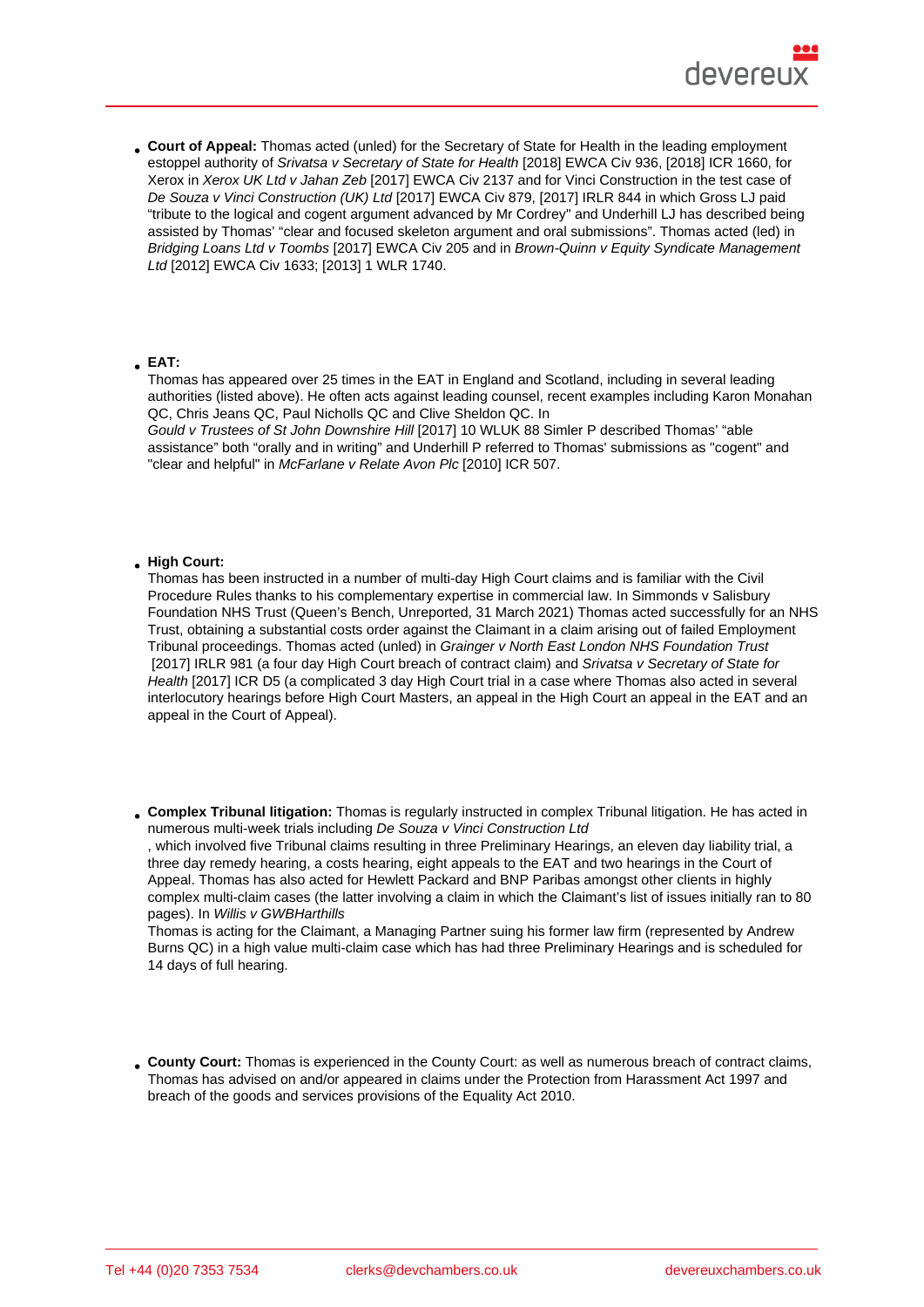- High-profile clients and sensitive cases : Thomas is used to acting for high profile clients including in relation to sensitive cases such as those involving historical harassment allegations and #metoo claims. Thomas is author of a leading text on anonymity orders and restricted reporting. He has also handled several cases which have attracted front-page national news coverage. Recent high-profile clients include a top Premier League football club, a well-known Queen's Counsel, a household-name UK billionaire and an ultra high net worth Kuwaiti employer.
- Multi-sector respondents:

 Thomas has represented a full range of Respondents including in the education sector, investment and retail banks, global technology companies, in the energy sector, telecommunications, media organisations and public sector bodies including the NHS and Metropolitan Police.

- Discrimination, whistleblowing & TUPE claims: As shown by his reported cases and directory recommendations, Thomas is particularly known for complex discrimination, whistleblowing and TUPE cases.
- Territorial jurisdiction, applicable law, immunity and cross-border Tribunal claims: Thomas is author of a leading practitioner text on territorial jurisdiction, choice of and applicable law, immunity and other aspects of cross-border jurisdiction in Tribunal claims. The relevant sections have been fully re-written in light of Brexit and Thomas has acted in and advised in several claims involving these matters.
- Industrial relations and trade union disputes. Thomas has been instructed in numerous cases (both advisory and contentious) involving industrial action and trade union disputes. He has acted as junior counsel in relation to anti-strike injunctions and acted unled for Network Rail in a county court claim concerning interpretation of a collective agreement. Thomas re-wrote the Division in Harvey on Industrial Relations and Employment Law on Redundancies, including the chapters on collective consultation and TULRCA. He has acted in trade union detriment cases including under the Employment Rights Act 1999, s 10-12.
- Restrictive covenants and injunctive relief: Thomas has experience advising on restrictive covenant issues including (in the business to business context) advising a prestigious 5 Star London Hotel and (in the employment context) advising a leading estate agency brand. He has advised on springboard injunctive relief, non-solicitation and non-dealing clauses and the drafting of clauses to protect legitimate business interests.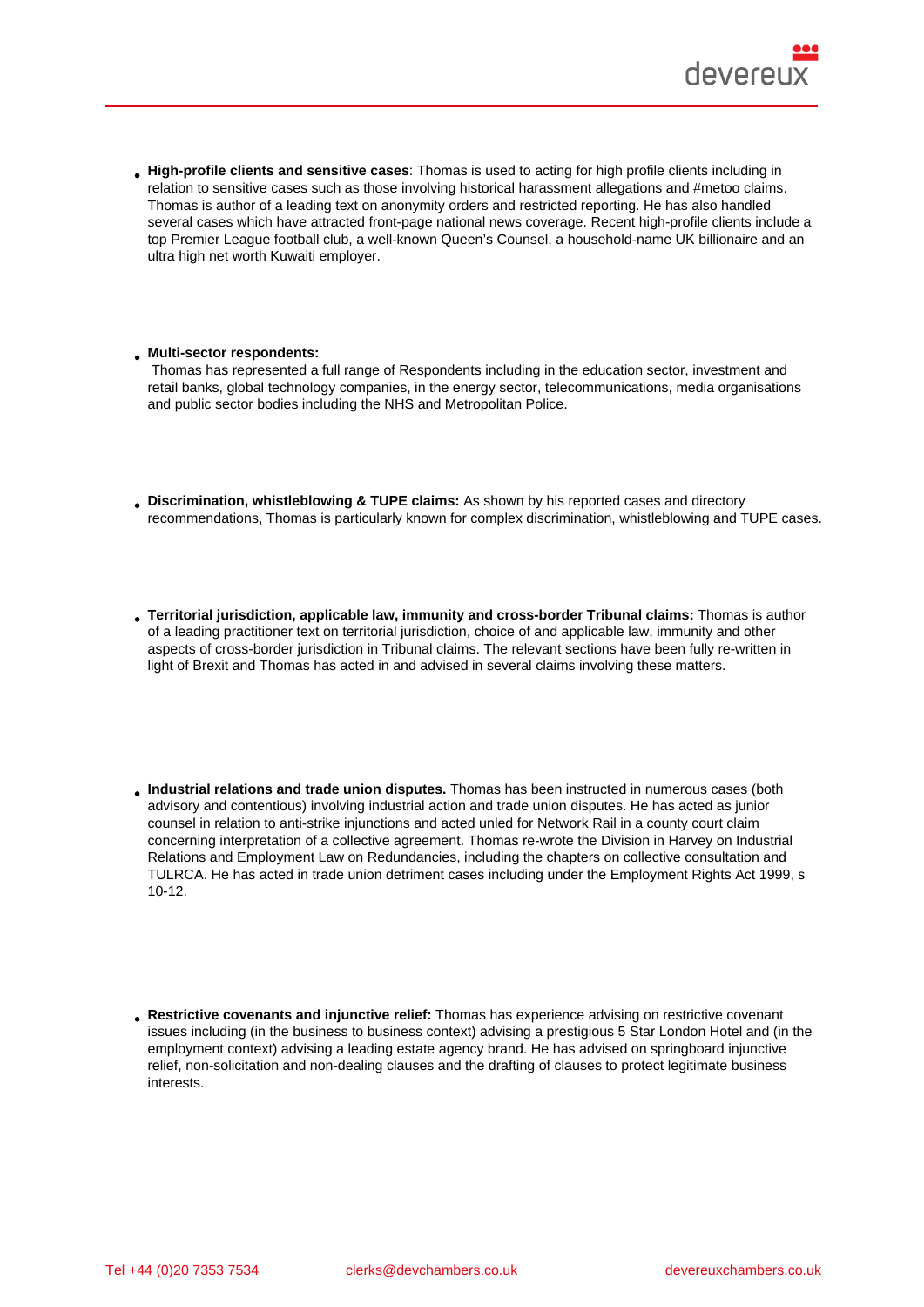- Employment / Personal Injury crossover:
- Thomas' background in personal injury claims provides him with a good foundation for stress at work cases and discrimination cases with a substantial personal injury element.
- England, Scotland, Wales:

 Thomas has practised in Tribunals in England, Scotland and Wales. Thomas is familiar with the different procedural position in Scotland, having acted in numerous trials in Scottish Tribunals, including Inverness and Glasgow, and having appeared several times in the Scottish EAT. Thomas is author of the Division of Harvey, the leading practitioner text, which deals with Scottish procedure.

- Investigations and reports : Thomas has been appointed as investigator to consider and report on disciplinary allegations in various contexts including alleged physical and emotional abuse by a head teacher and alleged sex discrimination by executives of a global real estate company.
- Mediation and ADR: Thomas is available for instruction, and experienced, in relation to judicial mediation and other forms of ADR including joint-settlement meetings and private mediations.
- Publications: Thomas is author of two Divisions of Harvey on Industrial Relations and Employment Law. Thomas has also co-authored the Bar Council's Tackling Sexual Harassment Guide. Thomas was previously author of various chapters of Bloomsbury Professional's two volume work, Discrimination Law.
- Memberships: Thomas is a member of ELA and ELBA. He is also a member of the Bar Council's Legislation & Guidance sub-group.

## Human Rights

Thomas specialises in the application of human rights laws to a range of areas with a particular focus on the right to freedom of religion and the right to freedom of expression . Thomas is currently acting in remedy proceedings for the former CEO of Scotland's largest charity, having won the liability trial and established that he was dismissed for discriminatory reasons relating to his Christian beliefs, protected by Article 9. The case attracted coverage in The Times and other news outlets. Thomas also represented Noah Carl, the Cambridge academic dismissed from his post after students protested about his right-wing views. Thomas has advised numerous charities on issues arising from the Equality Act 2010 and other legislation such as the Marriage (Same Sex Couples) Act 2013, considering their effect on religious service providers. He has advised the Metropolitan Police Service on the correct approach to its uniform policy in light of the Equa[lity Act and](https://www.theguardian.com/education/2019/may/01/cambridge-university-college-dismisses-researcher-far-right-links-noah-carl) has advised on the application of Articles 9 & 10 of the European Convention on Human Rights to judicial review of decisions restraining freedom of religious expression.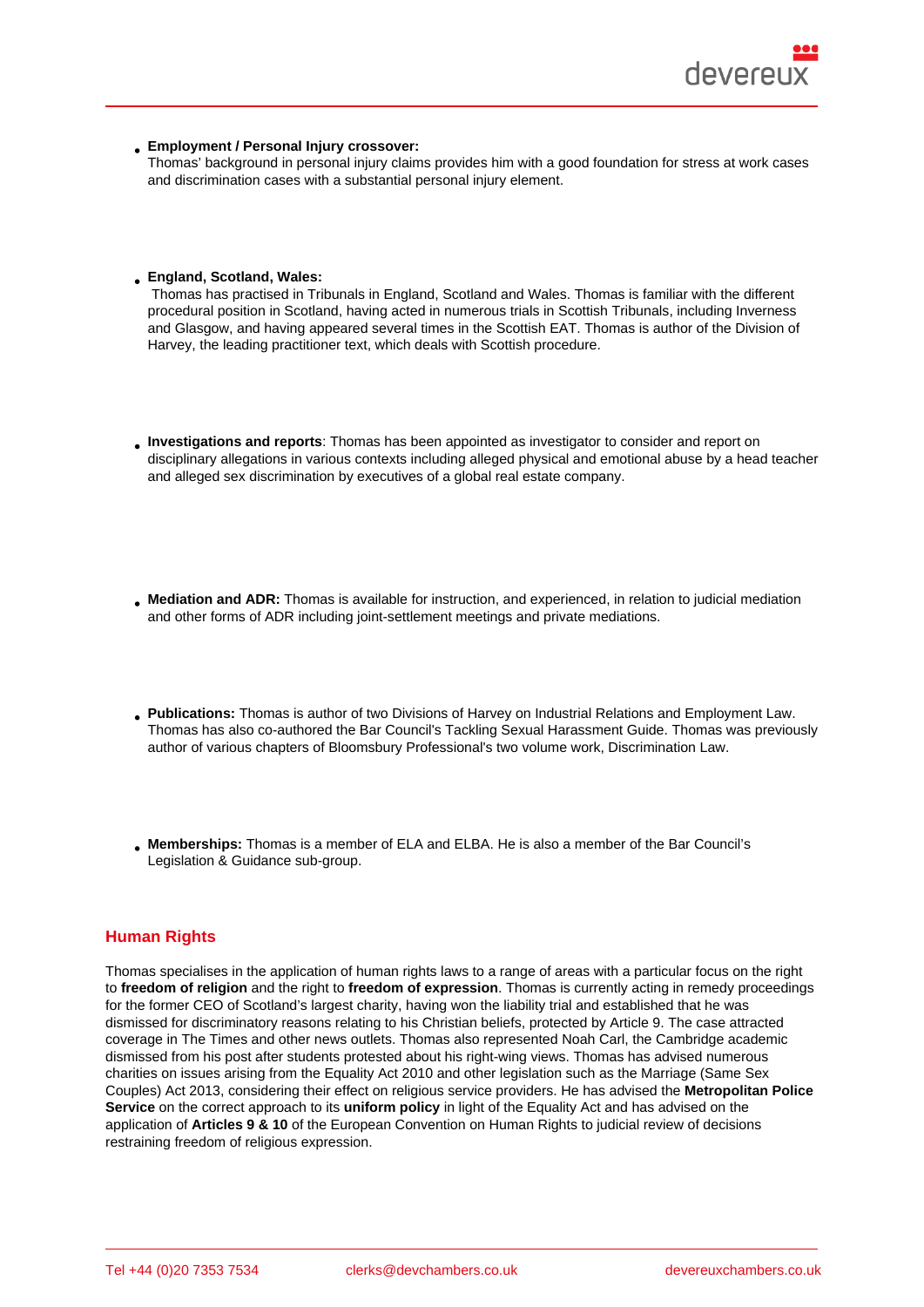Examples of Thomas' cases include: acting for a church defending a claim by a vicar in one of the few marriage discrimination claims to reach the EAT: Gould v St John's Downshire Hill [2020] IRLR 863. In that case Thomas appeared against Karon Monahan QC. The same case had previously been to the EAT (Gould v Trustees of St John Downshire Hill [2017] 10 WLUK 88) where Simler P described Thomas' "able assistance" both "orally and in writing". Another President of the EAT, Underhill P, described Thomas' submissions as "cogent" and "clear and helpful" in the leading Article 9 discrimi[nation case of McFarlane v Relate](https://www.bailii.org/cgi-bin/format.cgi?doc=/uk/cases/UKEAT/2020/0002_20_0506.html&query=(title:(+gould+))+AND+(title:(+v+))+AND+(title:(+st+))+AND+(title:(+John) Avon Plc [2010] ICR 507.

[In other proceedings](https://www.bailii.org/uk/cases/UKEAT/2017/0115_17_0510.html) Thomas represented a Christian teacher who was under threat of being struck off after making public posts on Facebook, some of which related to his religious beliefs (Evans v General Teaching Council for Wales (2014)) and in Amachree v Wands[worth LBC \[2010\] EqLR 25](https://www.bailii.org/uk/cases/UKEAT/2009/0106_09_3011.html)4 ET he represented a claimant in a multi-day unfair dismissal and religious discrimination claim relating to prosyletism. He has recently advised on an appeal concerning a public body dismissi[ng an employee fo](https://www.walesonline.co.uk/news/wales-news/re-teacher-cleared-misconduct-after-8072082)r their refusal to use the chosen pronouns of transgender service-users.

Thomas is co-author of a report on freedom of speech and freedom of religion which the then Prime Minister, Theresa May, referred to during PMQs in the House of Commons, welcoming the report and quoting Thomas' words that freedom of religion is a 'jealously guarded principle'. The report received coverage in the Telegraph and other national press. Thomas was previously author of Bloomsbury Professional's Discrimination Law chapter on religious exceptions to the Equality Act 2010 and he sat on the Bar Council's Equality & Diversity Committee for a number of years – he is now par[t of the](https://hansard.parliament.uk/commons/2016-11-30/debates/9166FE05-E543-4446-9B94-37D3206E9409/OralAnswersToQuestions) Bar Council's Legislation & Guidance Committee . Thomas drafted the Bar Council's briefing on the Equality Act 2010 and the Bar Council's Tackling Sexual Harassment [Guide. He ha](https://www.telegraph.co.uk/news/2016/11/30/christians-should-not-fear-speaking-faith-work-public-places/)s spoken internationally on the topics of human rights and religious discrimination a[nd has spent time w](https://www.bloomsburyprofessional.com/uk/)orking with NGOs at the UN Human Rights Council in Geneva.

Thomas also has extensive media experience in this field and has been interviewed on BBC1, BBC News 24, CNN and Channel 4 and on Radio 4's Today Programme and Radio 5 Live. He was featured in The Lawyer , commenting on the European Court of Human Rights' landmark decision in Eweida.

## Commercial Litigation

Thomas has experience of advising on and acting in a range of commercial proceedings in both the Court of Appeal, High Court and County Courts.

Thomas is regularly instructed in High Court and County Court breach of contract disputes, representing both claimants and defendants, often with a cross-over into his employment specialism. Recent cases include acting for a former CEO seeking damages for breach of contract following a power struggle for control of the company. The claim covered granting and vesting of share options, salary and other emoluments. In another recent case Thomas acted for another former CEO seeking to recover bonus payments under a complex contractual arrangement with a franchisee. Thomas is experienced in ADR and negotiating settlements through mediations and round-table discussions. He also has experience advising on restrictive covenant issues including (in the business to business context) advising a prestigious 5 Star London Hotel and advising a leading estate agency brand. He has advised on springboard injunctive relief, non-solicitation and non-dealing clauses and the drafting of clauses to protect legitimate business interests.

Thomas is also experienced in multi-day High Court trials and was instructed by the Secretary of State for Health in a three day High Court breach of contract estoppel and res judicata case (Srivatsa v Secretary of State for Health [2016] EWHC 2916 (QB); [2017] ICR D5): a decision which has been applied by the High Court in other cases including Treetop Investment LLC v Falmouth House Freehold Co Ltd [2017] EWHC 674 (Ch). Thomas continued to act unled when the case went to the Court of Appeal: Srivatsa v Secretary of State for Health [2018] EWCA Civ 936, [2018] ICR 1660. In the same case Thomas appeared in se[veral interlocutory hearings before](https://www.bailii.org/ew/cases/EWHC/QB/2016/2916.html) [High C](https://www.bailii.org/ew/cases/EWHC/QB/2016/2916.html)ourt Masters and an appeal in the High Court. In another case, Thomas acted, again unled, in a four day High Court breach of contract trial (Grainger v North East London NHS Foundation Trust [2017] EWHC 2254 (QB); [2017] IRLR 981).

Thomas also has extensive professional negligence experience. He is currently instructed by a corporate claimant in a High Court action involving all[eged negligence by a Big Four firm in relation to an iTu](https://www.bailii.org/ew/cases/EWHC/QB/2017/2254.html)nes royalty compliance examination. Other recent cases include representing a multi-million pound property company counter-claiming in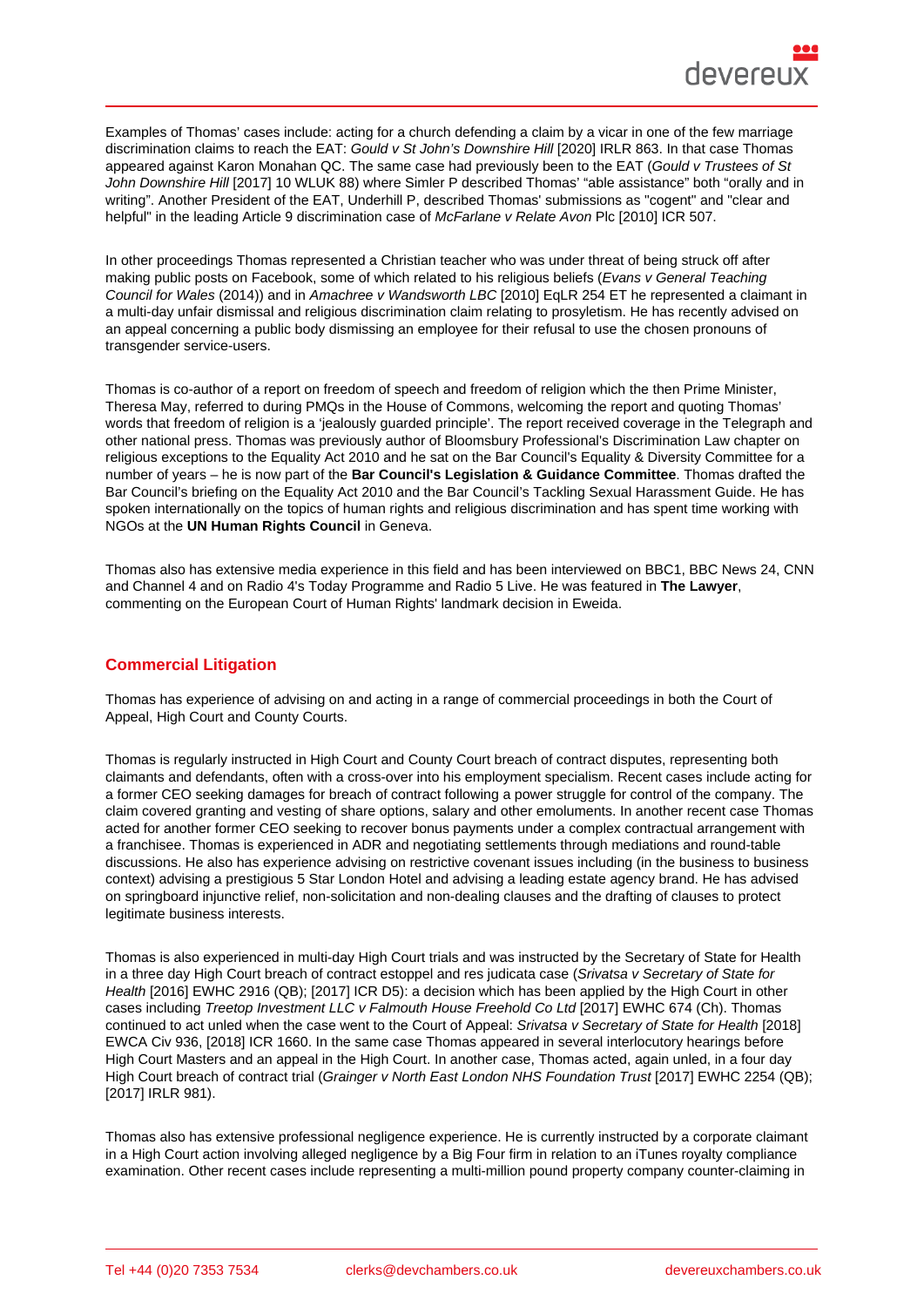negligence against solicitors, and acting for a CEO in a claim against an international law firm – both of which were successfully settled at mediation. Thomas has also recently acted as junior to Jolyon Maugham QC in a complex tax case relating to accountancy advice on intangibles relief. In 2017 Thomas appeared in the Court of Appeal as junior counsel in Toombs v Bridging Loans [2017] EWCA Civ 205, instructed by a lender in a case arising out of a valuer's negligence. The case concerned the Nykredit line of authority, considering the largely untested question of how to assess the date of damage in security valuation claims. Thomas previously appeared, unled, in the High Court appeal (Bridging Loans Limited v Toombs [2014] EWHC 4566 (QB)) and at the first instance hearing in front of the High Court Master.

In 2016 Thomas was instructed in a High Court dispute concerning the refusal of a global insurance company to allow an insured to instruct an international law firm under the terms of before-the-event legal expenses insurance. This is one in a long series of cases Thomas has acted in following his instruction as junior counsel at both High Court (Brown Quinn v Equity Syndicate [2011] EWHC 2661 (Comm); [2012] 1 All E.R. 778) and Court of Appeal in Brown-Quinn v Equity Syndicate Management Ltd [2012] EWCA Civ 1633; [2013] 1 WLR 1740, described by Burton J as a "test case" on the application of LEI. The case created widespread interest in the legal market and media including articles in The Lawyer, Law Gazette and The Post Online.

Further cases in which Thomas has acted include W v HC where he represented the executor of an estate in a High Court breach of contract claim which resulted in a six figure settlement; Aslam v Camelot plc in which he represented the Defendant in a Norwich Pharmacal application by the Claimant for disclosure of the details of a National Lottery winner; Penycate v Wembley National Stadium in which he represented Wembley stadium in a County Court breach of contract claim; and Revenue & Customs Comrs v Benchdollar [2009] EWHC 1310 (Ch) [2010] 1 All E.R. 174 in which he acted as second junior counsel for HMRC at the pre-trial stages of a multi million pound NIC claim.

Thomas also has experience of acting in ca[ses under the Arbitration Act 1996 and has](https://www.bailii.org/ew/cases/EWHC/Ch/2009/1310.html) received in-house arbitration training and in-house mediation training.

Thomas previously sat for many years on the COMBAR Equality & Diversity Committee and has previously attended the COMBAR North America conference, assisting Colin Edelman QC speaking on the topic of the Bermuda Form.

## Insurance & Reinsurance

Thomas advises and acts in a range of insurance disputes. He has acted in a series of cases on the scope of an insured's right to choose their own lawyer under a policy of legal expenses insurance. In the most high profile of these, described by Burton J as a "test case" in the LEI field, Thomas was instructed to appear in the High Court in a dispute concerning the refusal of a global insurance company to allow an insured to instruct an international law firm under the terms of before-the-event legal expenses insurance. Thomas was junior counsel, led by Colin Wynter QC , acting for the Claimants in the 2 day High Court trial of Brown Quinn v Equity Syndicate [2011] EWHC 2661 (Comm); [2012] 1 All E.R. 778. Thomas remained instructed as junior counsel when the Defendants appealed to the Court of Appeal where the Law Society received permission to intervene on behalf of the Claimants, and three of Europe's leading insurance companies intervened on behalf of the Defendants. The decision by the appellate court (Brown-Quinn v Equity Syndicate M[anagement Ltd \[2012\] EWCA Civ](https://www.bailii.org/ew/cases/EWHC/Comm/2011/2661.html) 1633; [2013] 1 WLR 1740) remains the leading domestic authority and attracted widespread interest in the legal market and media including in articles in The Lawyer, Law Gazette and The Post Online.

Thomas has also recently acte[d as junior counsel on a Commercial Court professio](https://www.bailii.org/ew/cases/EWCA/Civ/2012/1633.html)nal indemnity coverage claim relating to a Guernsey offshore trust management company. The claim settled successfully shortly before trial. Other examples of Thomas' insurance law practice include advising a Claimant on his position under the Third Parties (Rights Against Insurers) Act 2010 (including in relation to the complicated transitional provisions and the insurer's right to rely on a notification defence). Thomas has also represented Allianz Insurance plc at a contested hearing in the Mercantile Court and advised Arag plc on a defence to a claim relating to an untested provision of the Insurance Companies (Legal Expenses Insurance) Regulations 1990 (Hardwicke Motor Company Limited v Arag plc (3YM24927)).

Other examples of Thomas' cases include advising in relation to losses recoverable under a home insurance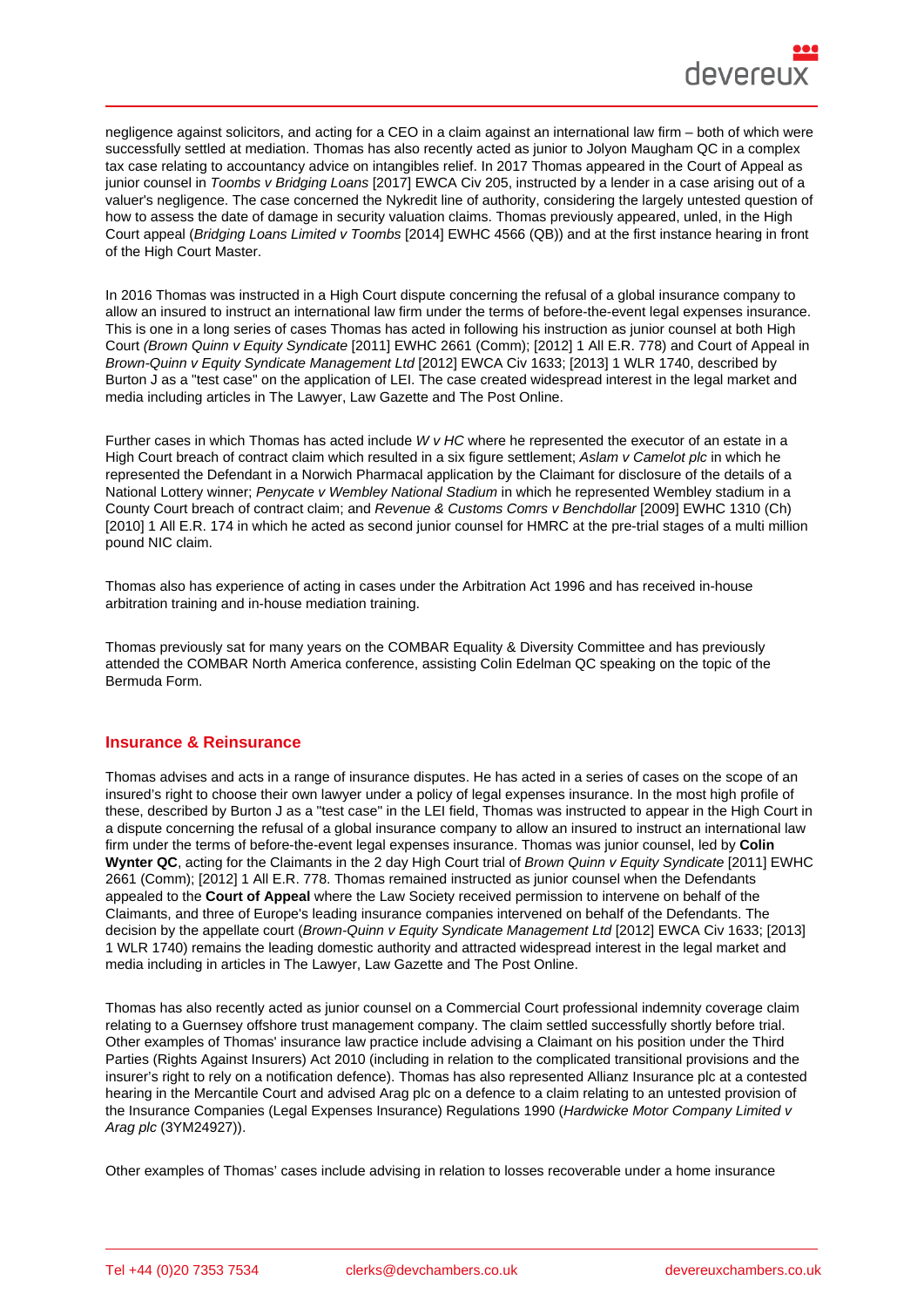policy following the insurer's efforts to avoid the policy for non-disclosure. The advice covered complex matters around recoverability of remote losses and the limits of recovery under the Ombudsman scheme. Separately he has issued an application under section 18 of the Arbitration Act 1996 on behalf of a client following an insurer's refusal to pay out for damage to vintage cars assessed by a joint expert.

Thomas formerly sat on the COMBAR Equality & Diversity Committee and has previously attended the North American COMBAR conference, assisting Colin Edelman QC with an address on the Bermuda Form.

## Professional Negligence

Thomas acts in a range of professional negligence disputes, some involving a cross-over with his employment specialism. Thomas is currently instructed by a corporate claimant in a High Court action involving alleged negligence by a Big Four firm in relation to an iTunes royalty compliance examination. Other recent cases include representing a multi-million pound property company counter-claiming in negligence against solicitors, and acting for a CEO in a claim against an international law firm – both of which were successfully settled at mediation. Thomas has also recently acted as junior to Jolyon Maugham QC in a complex tax case relating to negligent accountancy advice on intangibles relief. A common source of instruction relates to failure to meet limitation periods in the short timescale of statutory employment claims. In another 2021 case, Thomas has been instructed by the Bar Mutual Indemnity Fund in defending a wasted costs application against a member of the Bar arising from alleged negligent representation.

Thomas was instructed as junior counsel in the Court of Appeal in Toombs v Bridging Loans [2017] EWCA Civ 205 in a case in which he had appeared unled at the first instance hearing in front of the High Court Master and in the appeal before HHJ Seymour QC ([2014] EWHC 4566 (QB)). In that case Thomas was instructed by the lender in a claim which arose out of valuer's negligence . The case concerned the Nykredit line of authority, and considered the question of how to assess the date of damage in security valuation claims.

Thomas is experienced in drafting letters of claim and response, particulars of claim and defences and advising on the prospects of success in, for example, PI claims covering solicitors and valuers . Issues commonly addressed cover duty, breach, causation and contributory negligence in relation to various transactions and loans, raising questions of interpretation of the terms of deeds, facility letters and other contractual documentation.

Thomas has lectured on potential claims against intermediaries / brokers and specifically looked at the possible expansion in the role of breach of fiduciary duty in this context. He has also spoken at seminars on current developments in lawyer's negligence claims and on the complex SAAMCO litigation – and has advised an investment company considering an action against a law firm for negligence in relation to a large transaction.

Thomas has previously acted in relation to surveyors . An example of cross-over from his employment practice is Richardson v Copley Clark & Bennett LLP (UKEAT/0866/09) in which Thomas won permission to appeal from HHJ Peter Clarke in a case centring on the reasonable standards expected of a solicitor in a complex conveyance. Thomas also has experience of advising vis-a-vis the practice of solicitors in personal injury work - most recently considering failure to plead certain heads of loss in a valuable claim. In other areas Thomas has, for example, represented a defendant payroll provider in a County Court claim alleging failure to meet the reasonable standards of that profession (Irenicon v Integrated Solutions).

Thomas is a member of the PNBA.

#### Memberships and Associations

ELA, ELBA, PNBA

## Awards and Scholarships